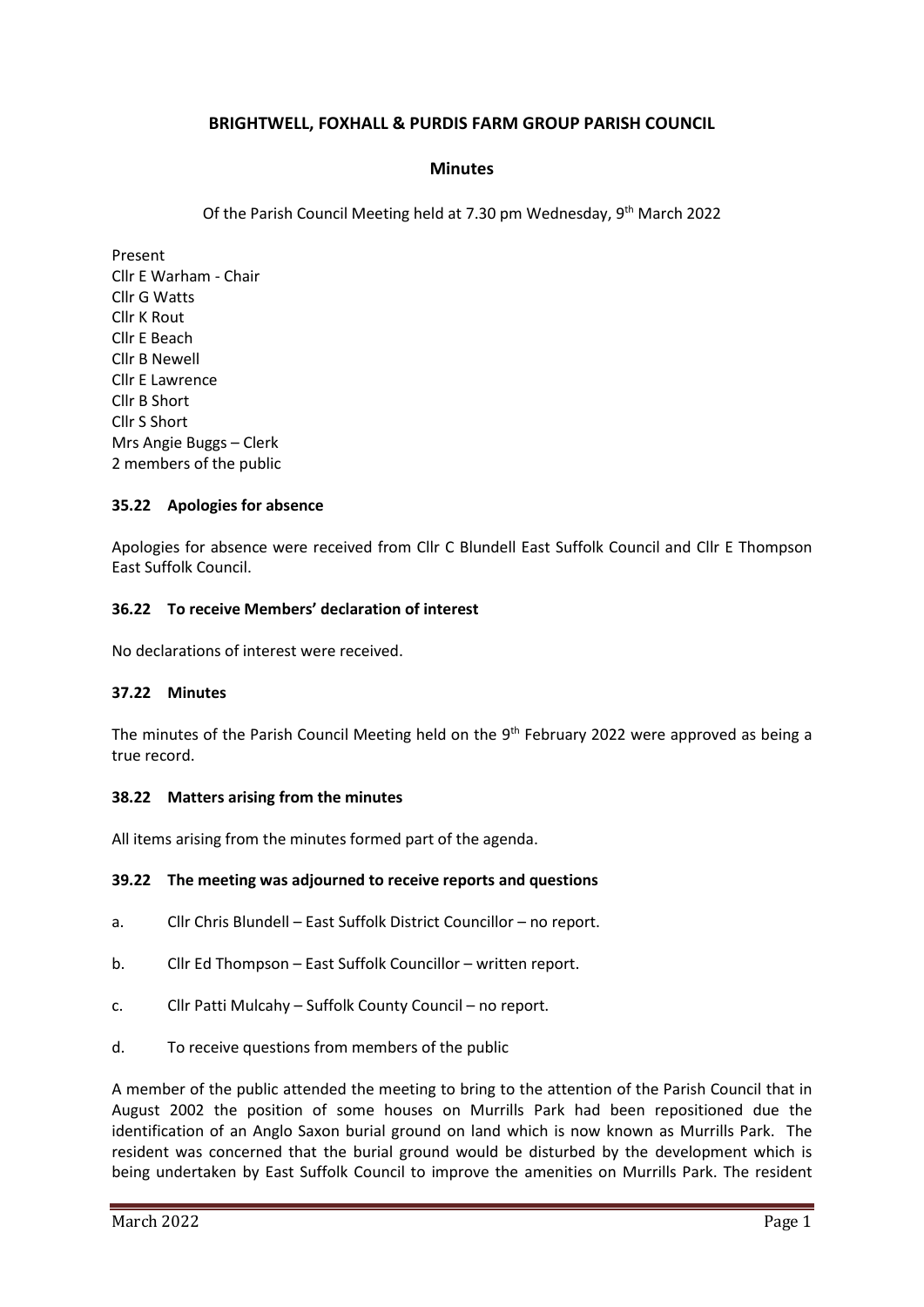presented documents which highlighted where the burial ground was situated. Document [https://suffolkarchaeology.co.uk/2009\\_256.pdf](https://suffolkarchaeology.co.uk/2009_256.pdf) refers.

### **To reconvene the meeting**

### **40.22 To co-opt Parish Councillor and signing of Declaration of Acceptance of Office**

The Clerk reported that Elizabeth Beach had put herself forward as a candidate for the Parish Council to represent Foxhall Parish. Details had previously been circulated to councillors of her background and experience Cllr K Rout proposed, seconded Cllr B Short that Elizabeth Beach be co-opted as a Parish Councillor – all in favour. Ms Beach duly signed her Declaration of Acceptance of Office form which was also signed by the Clerk on behalf of the Parish Council. **Action: Clerk**

### **41.22 Planning**

a. Proposed development of Orwell Crossing Logistics Park

Cllr G Watts reported that there had been no further developments regarding the Orwell Crossing Logistics Park.

b. General

DC/21/0903/FUL The Hollies Straight Road Foxhall – Utilise the existing land formerly known as The Hollies Sports Centre and Social Club as home pitch locations for both youth and adult football. Creation of new vehicular access, parking and associated facilities – No further progress.

DC/21/2391/FUL Land off Ipswich Road Brightwell – Change of use of land for siting of 31 no. static units and 12 touring pitches and ancillary facilities – re submission DC/20/5102/FUL – The Parish Council will confirm original objection. **Action: Cllr G Watts**

DC/21/3805/FUL Foxhall Hall Hall Road Foxhall – Change of use and partial rebuilding of some of the formal agricultural buildings as a new Orthodontics surgery with associate facilities. Clerk to update Planning List to reflect that this application has now been approved. **Action: Clerk**

Cllr G Watts reported that he would be attending the Town and Parish Councils Workshop  $-$ Preparation of Housing in Clusters and Small-Scale Residential Development in the Countryside Supplementary Planning Document on the 31<sup>st</sup> March 2022.

#### **42.22 Straight Road Improvements**

The Clerk reported that she had previously circulated a list of requirements which had been received from David Chenery. The Parish Council confirmed that this list was correct and should form the basis of the estimate for improvements to Straight Road, Monument Farm Lane, Hall Road and Woodhouse Lane Foxhall. David Chenery Suffolk County Council Highways Manager has indicated that the Parish Council could expect to receive the estimate within 10 days of approval of the list.

- Plot road collisions on a map and provide a report of their individual details and causes.
- Commission our in-house traffic survey team to carry out speed and traffic volume surveys on each road.
- Look at any past reports of HGV incidents.
- Contact the police for data on speed enforcement.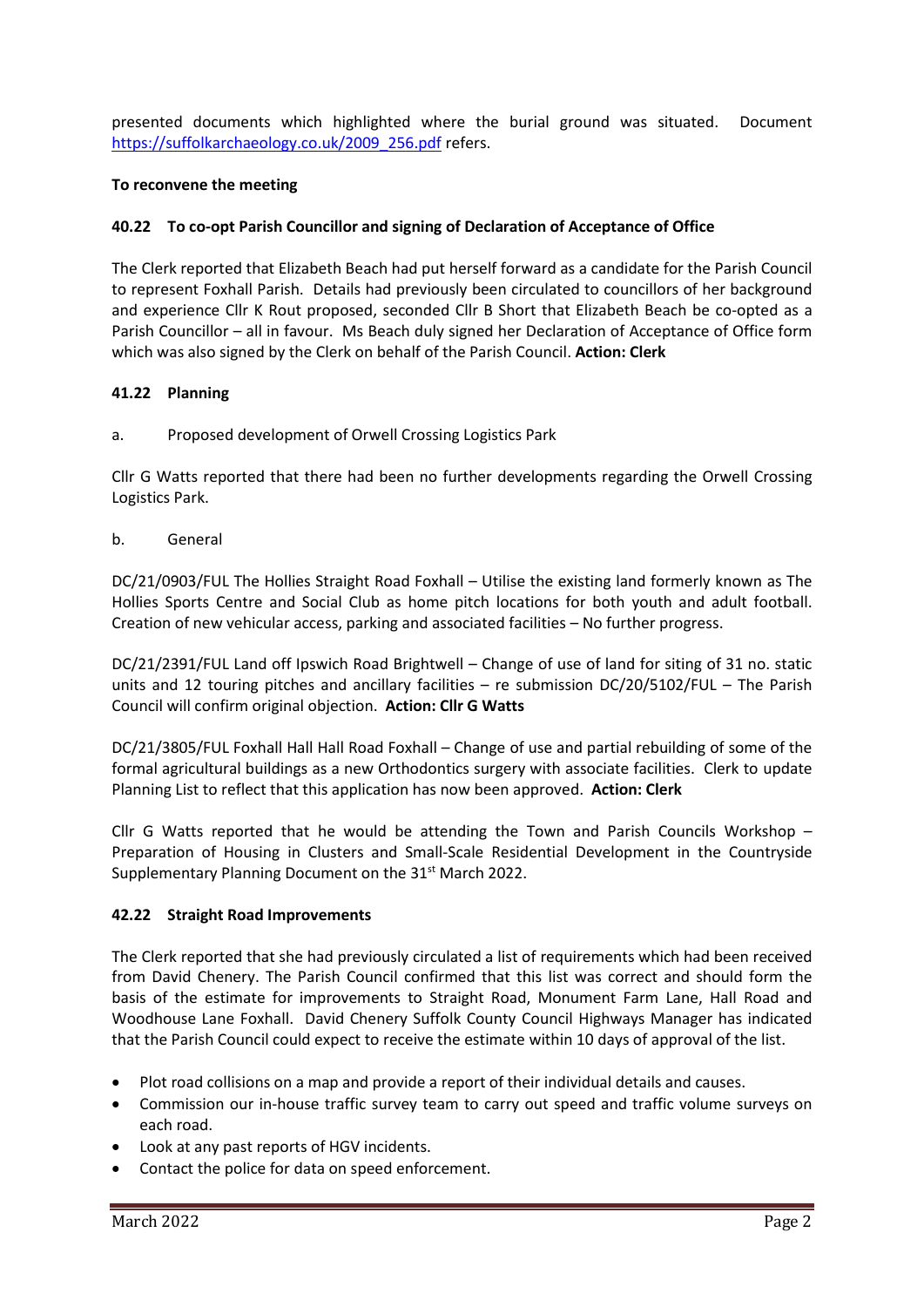- Contact our maintenance team to report on road surface conditions from data we hold or a visual inspection.
- Contact our drainage team to see if they have any reports of drainage issues.
- Carry out any road width measurements if needed.
- Based on the above data summarise the findings for each road.
- Make recommendations for each road for any works to improve safety, get better speed compliance and improve the road surface or drainage.
- Solutions may include increasing police enforcement, setting up a SID or TVAS scheme (see SCC website under speeding), Community Speed Watch, village gateways, roundels, built outs, chicanes etc along with looking at enhancing signs and lines, road surface or drainage.

Following discussion, Cllr G Watts proposed that the list of requirements is correct and should be sent to David Chenery for action, seconded Cllr B Newell – all in favour. **Action: Clerk**

It was reported that the drains at the Bucklesham Road end Straight Road need clearing, and it was agreed that this should be reported on the Suffolk County Council interactive online map. **Action: Clerk**

### **43.22 To discuss VAS sign reports**

Cllr E Lawrence reported that he had distributed the latest data which had been collected on the VAS signs (Bucklesham logs 2 and 3). Cllr Lawrence stated that the data shows that there are more vehicles over the speed limit than under. The Parish Council discussed the purchase of two additional speed cameras. One of the cameras would be funded by Cllr Ed Thompson's Enabling Budget. Cllr E Lawrence proposed that the Parish Council purchase two additional cameras from Westotec, seconded Cllr B Newell – all in favour. Clerk to ask Westotec whether there would be a discount for purchasing two cameras. **Action: Clerk**

#### **44.22 To discuss Murrills Park Purdis Farm**

Councillors discussed the resident's concern with regard to the burial ground on Murrills Park and the Clerk was asked to write to Andy Jolliffe and the Ipswich Archaeological Society regarding this matter. Cllr G Watts asked who would be responsible for the ongoing maintenance of Murrills Park. The Clerk confirmed that it would be the responsibility of East Suffolk Council. **Action: Clerk**

#### **45.22 To discuss the Community Governance Review**

The Parish Council discussed the Community Governance Review which provides councils with an opportunity to review and make changes to community governance arrangements. A CGR can consider the following:

- Creating, merging, altering or abolishing parishes.
- The naming of parishes and the style of new parishes.
- The electoral arrangements of parishes such as number of councillors and parish warding.
- The grouping of parishes under a common parish council or the de-grouping of parishes.

Parish Councils have until the  $1<sup>st</sup>$  April 2022 to put forward to East Suffolk Council any suggestions for changes to the governance in the area. Following discussions Cllr G Watts proposed that a request for a reduction in councillor numbers from 13 to 12 (Purdis Farm be reduced from 7 to 6, Brightwell to remain the same at 1 councillor and Foxhall to remain the same at 5 councillors) based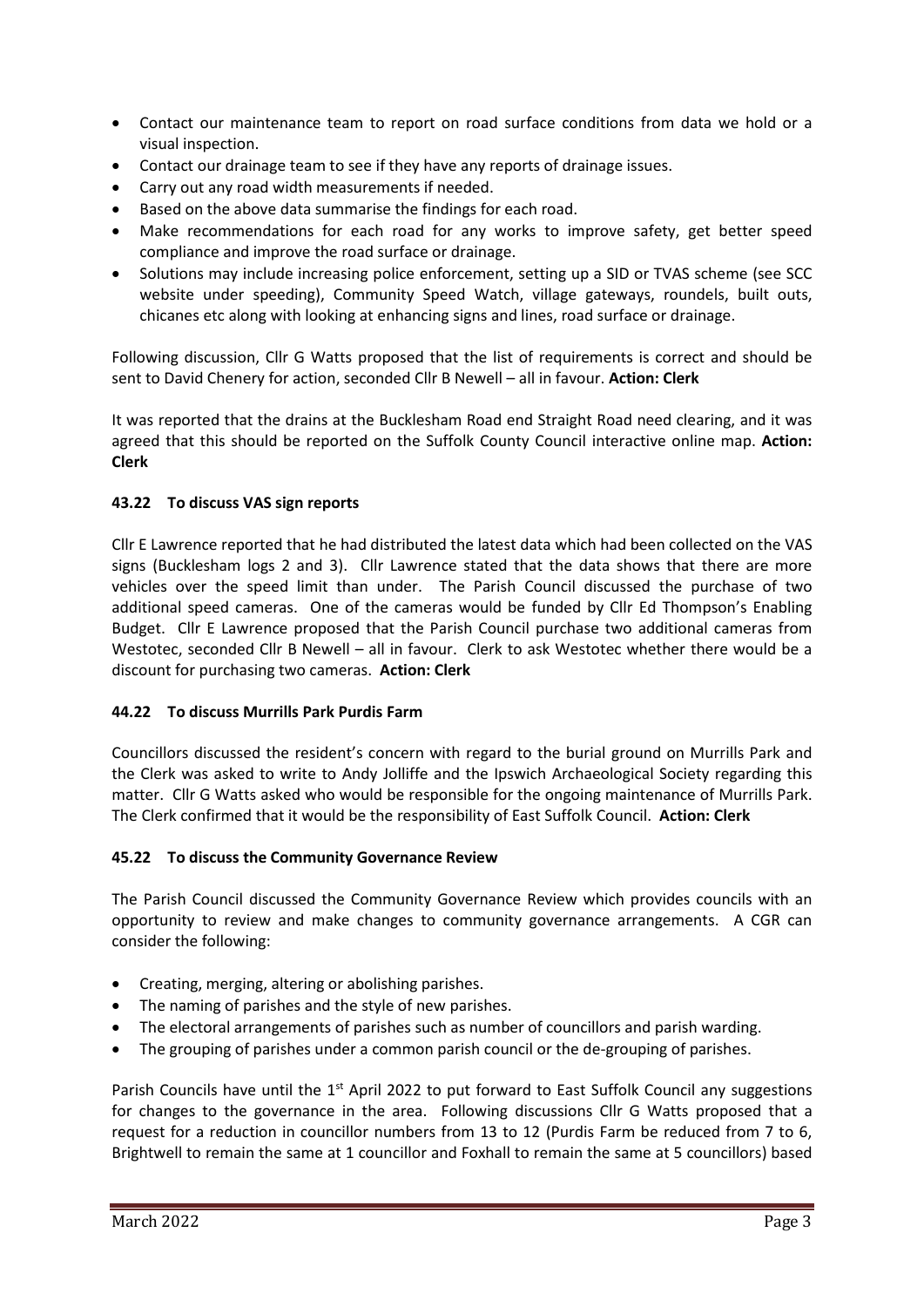on a total for the group parish council of 12 which is under 2,500 (councillors 6-12), seconded Cllr E Warham – all in favour. **Action: Clerk**

### **46.22 To approve the Standing Orders and Asset Register**

#### **a. Standing Orders**

Standing Order 1e. The Period of time shall not exceed 20 mins.

Following discussion, Cllr G Watts proposed that the Standing Order should be amended to -

1e. The period of time shall not exceed 20 minutes however this can be extended at the discretion of the Chairman of the meeting.

Seconded, Cllr K Rout – all in favour. **Action: Clerk**

#### **b. Asset Register**

The Clerk had previously circulated the revised Asset Register. Cllr G Watts proposed that the Asset Register be adopted, seconded Cllr E Lawrence – all in favour. **Action: Clerk**

#### **47.22 To discuss producing a parish newsletter**

Cllr E Lawrence and Cllr E Warham had obtained costs for the printing of an A5 newsletter. The Clerk explained that the Parish Council could not distribute newsletters by post as it is illegal to give a copy of the electoral roll to any councillor, individual or company in its full format only as individual addresses. The Clerk was requested to obtain the cost of Royal Mail delivering the newsletters with the day-to-day post. **Action: Clerk**

Cllr E Lawrence stated that he believed the Parish Council would need to appoint a professional company to typeset the newsletter and consideration would need to be given to the editorial content of a newsletter. It was agreed that Cllr K Rout would get in touch with Martlesham Parish Council requesting information as to who they use to do this work. **Action: Cllr K Rout / Clerk**

#### **48.22 Report on the Road Safety Forum Meeting**

Cllrs Bernard and Sheila Short presented their report on the recent Road Safety Forum Meeting.

- 1. Terms of Reference (ToR)
	- a. To provide quarterly updates to the Community Partnership meetings.
	- b. To assess practical and achievable changes to reduce the risk to current road users (pedestrians, cyclists, equestrians and motorists).
	- c. See list of those encouraged to attend ToR sheet.
- 2. Community Partnership (CP). See their summary for their next review meeting in April 2022. Does anyone attend these meetings?
- 3. RSF meeting held  $17<sup>th</sup>$  February 2022.
	- a. Do we have or get any Highways related reports relevant to this joint parish council in which no action has been taken? If so, REFERENCE numbers and info can be passed on to the Community Partnership for further action.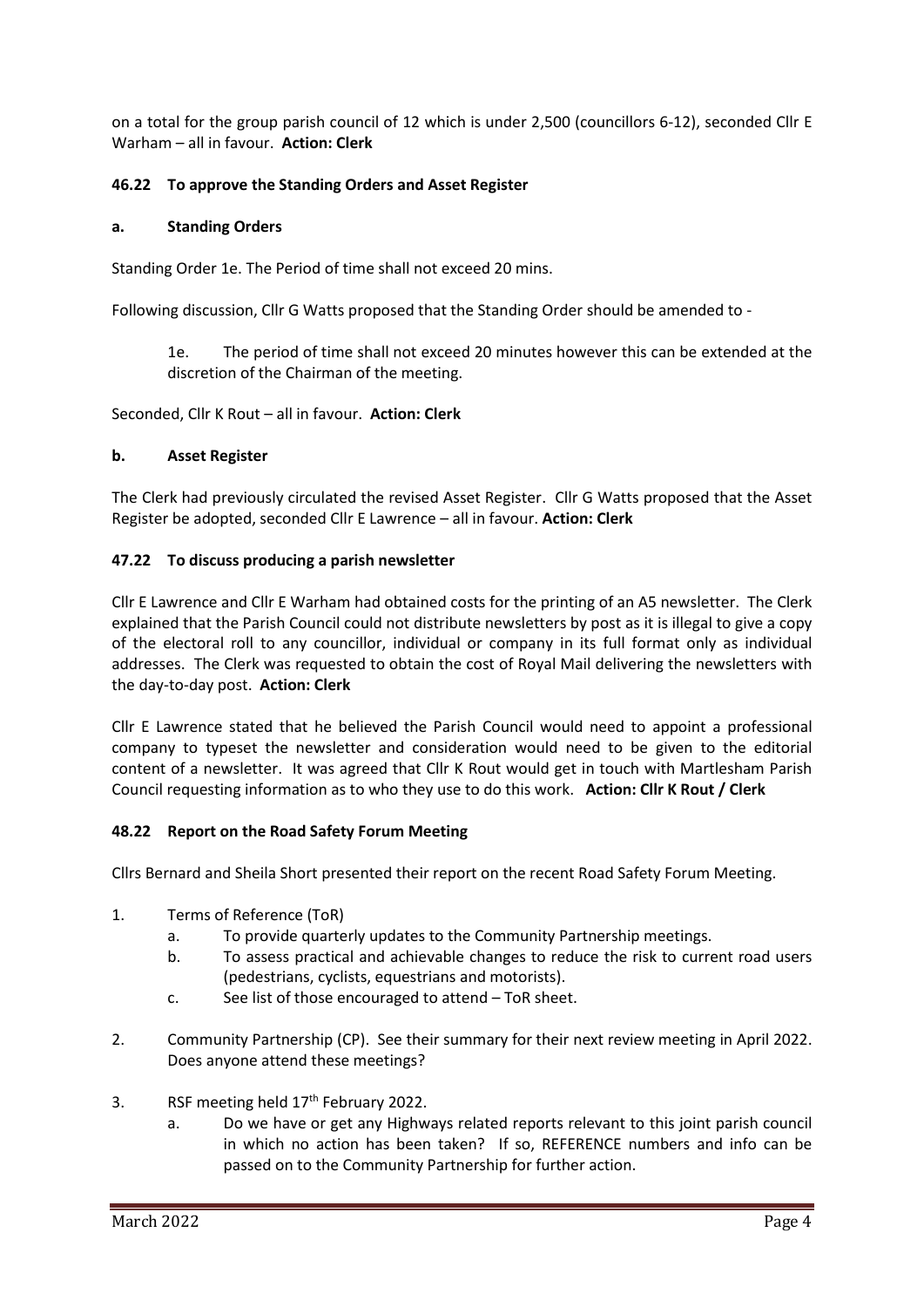- b. The RSF reports to the quarterly CP meetings next in May 2022.
- c. Mention was made of a 20 mph speed limit trial in the Scottish Borders for villages. This could be relevant to our local village speed limits under consideration.
- d. Schools' safety items were discussed, in particular parking outside schools, high traffic speeds and the use of Hi Vis jackets by primary school children. £3,000 has already been provided by the CP for the jackets. No schools in our area.
- e. Fatal accident at Foxhall Road/Bell Lane junction in June 2019 where a motorcyclist was killed. Car turning right into Bell Lane and likely driver on hands free chat at the time.
- f. After a review from a meeting of Parish and East Suffolk councillors and a Road Safety Officer, the speed limit (now 50 mph) in that area is under consideration for a reduction to 40 mph.
- g. Concerns re Sizewell C (SZC) project and increased highway traffic. A representative from SZC to explain current plans. Further public discussion is also likely within the next couple of months.
- h. SCC councillor Elaine Bryce was responsible for a recent traffic review, but no update has yet been released. An update is being requested.
- i. SID (Speed Indicator Device) data is now available for some villages in our area. Our VAS (Vehicle Activated Signs) data will need to be forwarded to the RSF for consideration and forward to the CP and Police as appropriate. We can also contact the Police ourselves if considered necessary.
- j. Are we having a PCSQ attend one of our Parish Council meetings? This would be a good time to ask for their advice.
- k. ANY SUGGESTIONS/ideas of actions/aims/objectives that may be helpful are requested to be forwarded to the RSP for consideration.
- l. The date of the next meeting is in April 22 to be confirmed.

# **49.22 Clerk's Report March 2022**

### Change of Meeting Dates

Trinity Park has had to change some of the following meeting date(s). Could you check your diaries please to ensure now I've changed the dates that you have the correct dates please?

Wednesday, 13th April 2022 Thursday, 5th May 2022 (Annual Parish Meeting and Annual Parish Council Meeting) Wednesday, 8th June 2022 Wednesday, 13th July 2022 Wednesday, 14th September 2022 Wednesday, 19th October 2022 Wednesday, 9th November 2022 Wednesday, 14th December 2022

#### Parish Newsletter

Eddie was kind enough to send round prices for both printing and delivery. Unfortunately, we cannot send out invitations by post as I'm not legally allowed to give a copy of the electoral roll to any councillor, individual or company in its full format only as addresses. The only way we can distribute a newsletter would be for it to be hand delivered or delivered by royal mail to each household.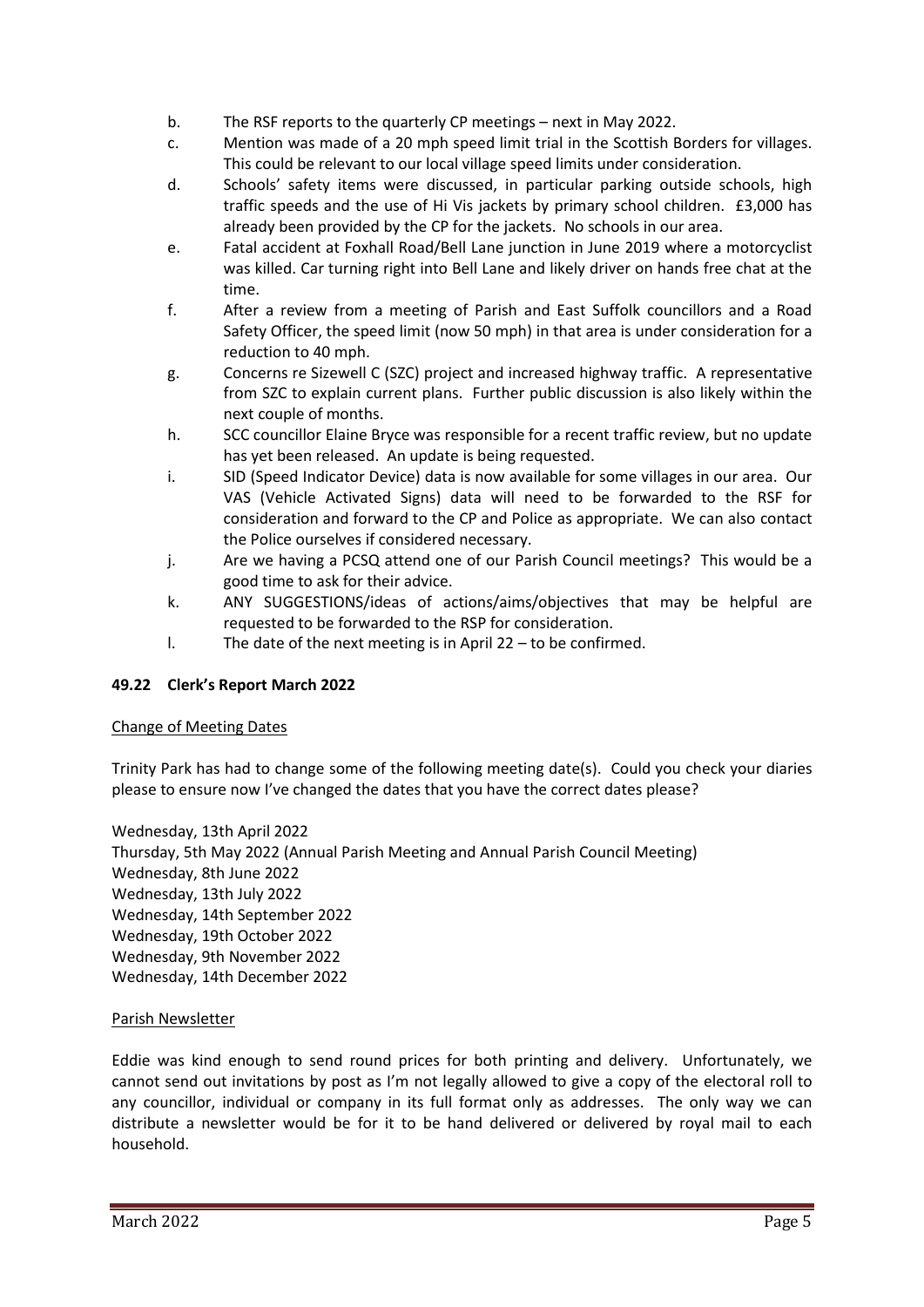### Donation from Cllr Ed Thompson's Enabling Budget

I have officially received notification from ESC that we have been granted £4,000 from Ed's Enabling Budget and I now have the paperwork to complete to claim the funding. Our thanks go to Ed for his generosity.

#### Donation to Brightwell Church

I have received a request from Trevor Barber on behalf of Brightwell Church for a donation for the upkeep of their churchyard. In previous years we have donated £200.00.

#### **50.22 Finance**

| <b>Income</b>                                                  |            |
|----------------------------------------------------------------|------------|
| None                                                           |            |
| <b>Expenditure</b>                                             |            |
| A J Buggs Salary and Expenses February 2022                    | £339.60    |
| A J Buggs (One Suffolk Website)                                | £60.00     |
|                                                                |            |
| Community Account Balance as at 28 <sup>th</sup> February 2022 | £31.494.43 |
| Business Account Balance as at 28 <sup>th</sup> February 2022  | £8,275.13  |

Cllr E Warham proposed that the above expenditure be approved, seconded Cllr S Short – all in favour.

#### **To approve a donation to Brightwell Parish Church**

Following discussion, Cllr B Short proposed that the Parish Council should donate £300.00 towards the upkeep of the church yard, seconded Cllr E Lawrence – all in favour. **Action: Clerk**

#### **To discuss accepting the National Pay Negotiations 2021/2022**

Following discussion, Cllr E Warham proposed that the Parish Council approve the National Pay Negotiations 2021/2022 for the Clerk's salary of 1.75% as from the 1<sup>st</sup> April 2021, seconded Cllr B Short – all in favour. It was also agreed that the Clerk's terms and conditions should be reviewed in May 2022. **Action: Clerk**

#### **51.22 Meetings attended by councillors/clerk**

a. Cllrs B and S Short had attended the Community Road Safety Forum. Please see Minute 40.22.

#### **52.22 Members questions to the Chairman**

a. Cllr K Rout, Cllr G Watts and Cllr E Beach offered their apologies for the next meeting.

#### **53.22 Date of next meeting**

**Wednesday, 13th April 2022 at Trinity Park**

#### **The Chairman closed the meeting at 21.41 pm**